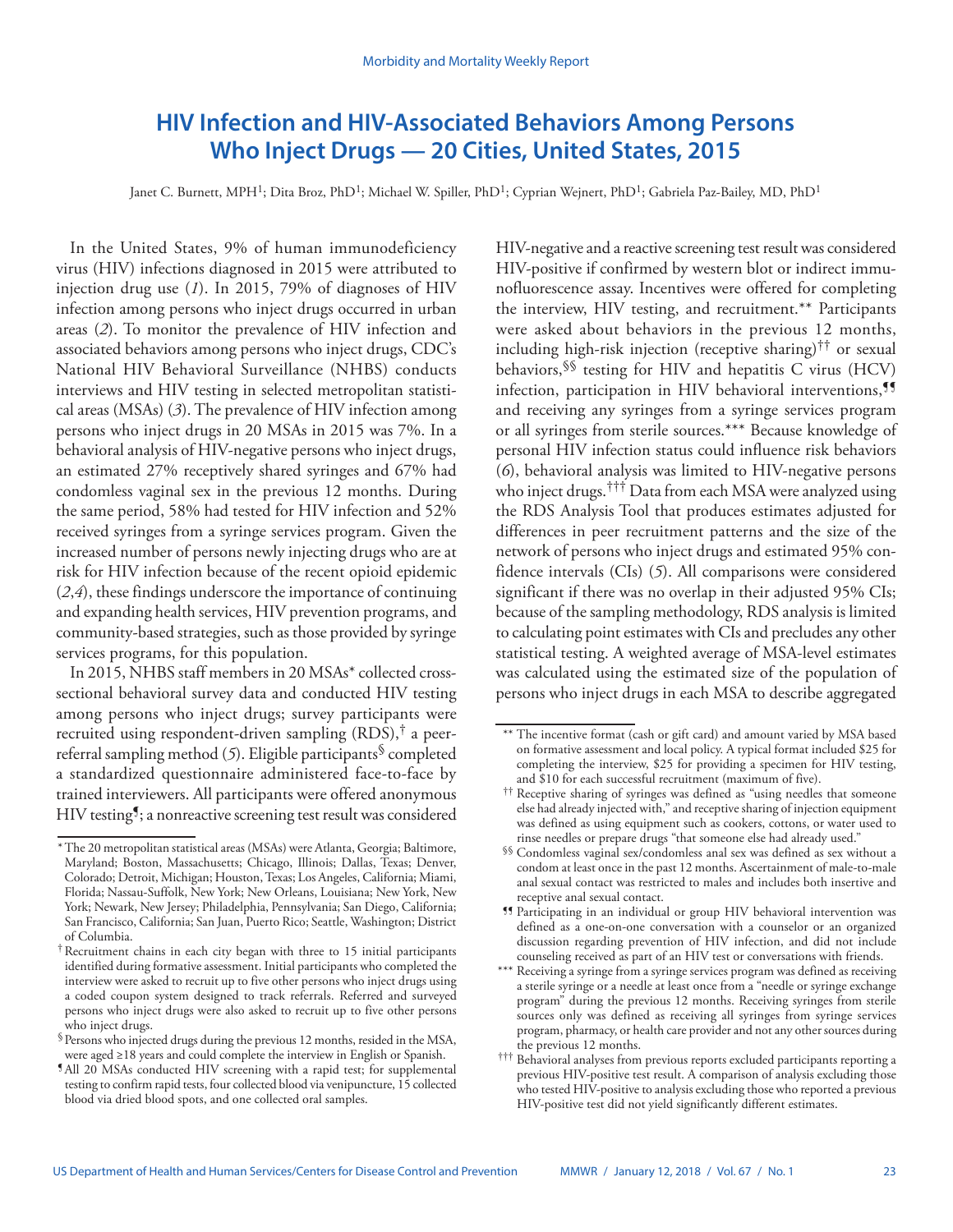prevalence of HIV and percentage of participants engaging in selected behaviors (*7*).§§§

In 2015, 13,633 persons were recruited to participate; 2,955 (22%) were ineligible and 330 (3%) were excluded because of incomplete data.<sup>111</sup> Among the 10,348 persons who injected drugs who tested for HIV, 709 (6.9%) tested HIV-positive and 9,639 tested HIV-negative. Adjusted HIV prevalence in the 20 MSAs was estimated to be 7% (Table 1). HIV prevalence was higher\*\*\*\* among blacks (11%) than whites (6%) and among persons in the South U.S. Census region (10%) than in the Midwest (3%) and Northeast (5%) regions. The prevalence of HIV infection was 24% among males who inject drugs who reported male-to-male sex in the previous 12 months.

Among the HIV-negative participants, 27% receptively shared syringes, 67% had condomless vaginal sex, 22% had condomless heterosexual anal sex, and 45% had more than one opposite sex partner (Table 2). Receptive syringe sharing was higher among whites (39%) than among Hispanics (24%) and blacks (17%); similar patterns were seen for sharing injection equipment (61%, 45%, and 41%, respectively). Condomless vaginal and anal sex was higher among whites (74% and 25%, respectively) than among blacks (62% and 17%, respectively).

In the 12 months preceding the interview, 58% of HIVnegative participants received an HIV test, 26% participated in an HIV behavioral intervention, 52% received syringes from syringe services programs and 34% received all their syringes from sterile sources (Table 3). Ever testing for HCV was reported by 82% of participants. Fewer white participants were tested for HIV in the preceding 12 months (51%) than were black (65%) and Hispanic (62%) participants. Fewer persons who inject drugs in the South obtained syringes from a syringe services program (36%) than did those in the Northeast (61%), Midwest (50%), and West (66%). Fewer persons who inject drugs from the South (26%) and West (28%) regions obtained syringes solely from sterile sources than did those the Northeast (44%) and Midwest (43%) regions.

Among persons who inject drugs, a higher percentage of those with health insurance were tested for HIV infection

| TABLE 1. Estimated prevalence of human immunodeficiency virus       |
|---------------------------------------------------------------------|
| (HIV) infection among persons who inject drugs ( $N = 10,348$ ), by |
| selected characteristics - National HIV Behavioral Surveillance, 20 |
| cities, United States, 2015                                         |

|                                                  | Overall*      | HIV prevalence* |
|--------------------------------------------------|---------------|-----------------|
| Characteristic                                   | % (95% CI)    | % (95% CI)      |
| Overall                                          | $100 -$       | $7(6-8)$        |
| Sex                                              |               |                 |
| Men                                              | $69(67 - 71)$ | $6(5-7)$        |
| Women                                            | $31(29 - 33)$ | $9(7-12)$       |
| Race/Ethnicity                                   |               |                 |
| Black, non-Hispanic                              | 39 (36-42)    | $11(8-15)$      |
| Hispanic <sup>†</sup>                            | $21(19-23)$   | $7(4-9)$        |
| White, non-Hispanic                              | 39 (36-41)    | $6(5-8)$        |
| Other <sup>§</sup>                               | $2(1-2)$      | ا __            |
| Age group (yrs)                                  |               |                 |
| $18 - 29$                                        | $14(12-16)$   | $2(1-3)$        |
| $30 - 39$                                        | $21(19-23)$   | $5(3-6)$        |
| $40 - 49$                                        | $24(22-26)$   | $11(9-13)$      |
| $\geq 50$                                        | 41(39-44)     | $9(7 - 11)$     |
| <b>Education</b>                                 |               |                 |
| Less than HS diploma                             | $28(26-30)$   | $8(4-12)$       |
| HS diploma                                       | $41(39 - 44)$ | $8(6-9)$        |
| More than HS diploma                             | $31(29 - 33)$ | $6(0-13)$       |
| <b>Health insurance</b>                          |               |                 |
| No                                               | $18(17-20)$   | $3(2-4)$        |
| Yes                                              | 82 (80-83)    | $8(6-9)$        |
| Poverty level**                                  |               |                 |
| At or below FPL                                  | 78 (76-79)    | $7(6-9)$        |
| Above FPL                                        | $22(21-24)$   | $6(5-8)$        |
| Drug injected most frequently                    |               |                 |
| Heroin only                                      | $65(63 - 67)$ | $5(2-8)$        |
| Other/Multiple <sup>††</sup>                     | $35(33 - 37)$ | $11(9-13)$      |
| Male-male sex, last 12 months (among males only) |               |                 |
| No                                               | $90(88 - 93)$ | $5(3-6)$        |
| Yes                                              | $10(7-12)$    | $24(15-33)$     |
| U.S. Census region <sup>§§</sup>                 |               |                 |
| Northeast                                        | $24(24 - 51)$ | $5(3-7)$        |
| South                                            | $36(15-42)$   | $10(8-13)$      |
| Midwest                                          | $11(0-22)$    | $3(1-5)$        |
| West                                             | $24(10-37)$   | $7(5-9)$        |

**Abbreviations**: CI = confidence interval; FPL = federal poverty level; HS = high school.

- \* Aggregate estimates are weighted averages of MSA (metropolitan statistical areas) -level percentages. MSA-level percentages were adjusted for differences in recruitment and the size of participant peer networks of persons who inject drugs, then proportionally weighted by the size of the population of persons who inject drugs in each city.
- † Persons of Hispanic ethnicity might be of any race or combination of races. § Includes American Indian/Alaska Natives, Asians, Native Hawaiian or other
- Pacific Islanders, and persons of multiple races.
- ¶ Insufficient data.
- \*\* Poverty level is based on household income and household size.
- †† Other drugs injected alone or two or more drugs injected with the same frequency.
- §§ The Northeast region includes the MSAs of Boston, Massachusetts; Nassau-Suffolk, New York; New York, New York; Newark, New Jersey; and Philadelphia, Pennsylvania. South region includes Atlanta, Georgia; Baltimore, Maryland; Dallas, Texas; Houston, Texas; Miami, Florida; New Orleans, Louisiana; and Washington, District of Columbia. Midwest region includes Chicago, Illinois and Detroit, Michigan. West region includes Denver, Colorado; Los Angeles, California; San Diego, California; San Francisco, California; and Seattle, Washington. San Juan, Puerto Rico was not included.

<sup>§§§</sup> For city-level estimates for which confidence intervals could not be calculated, maximally wide confidence intervals (0–1) were used in aggregation. City-level estimates with insufficient data for analysis were excluded from the aggregated estimates. Estimates not including all cities represented 16% of the analysis.

<sup>¶¶¶</sup> Data from 331 participants were excluded because of missing recruitment data, lost data during electronic upload, incomplete survey data, survey responses with questionable validity, invalid HIV test results, or the participant could not be identified as male or female. Reasons for exclusion were not mutually exclusive.

<sup>\*\*\*\*</sup> In comparing HIV prevalence among black persons who inject drugs to white persons who inject drugs, the confidence intervals (CIs) appear to overlap. However, this is because of rounding as the actual CIs do not overlap (black persons who inject drugs: 11.5% [95% CI = 8.4–14.6]; white persons who inject drugs:  $6.4\%$  [95% CI = 4.7–8.2]).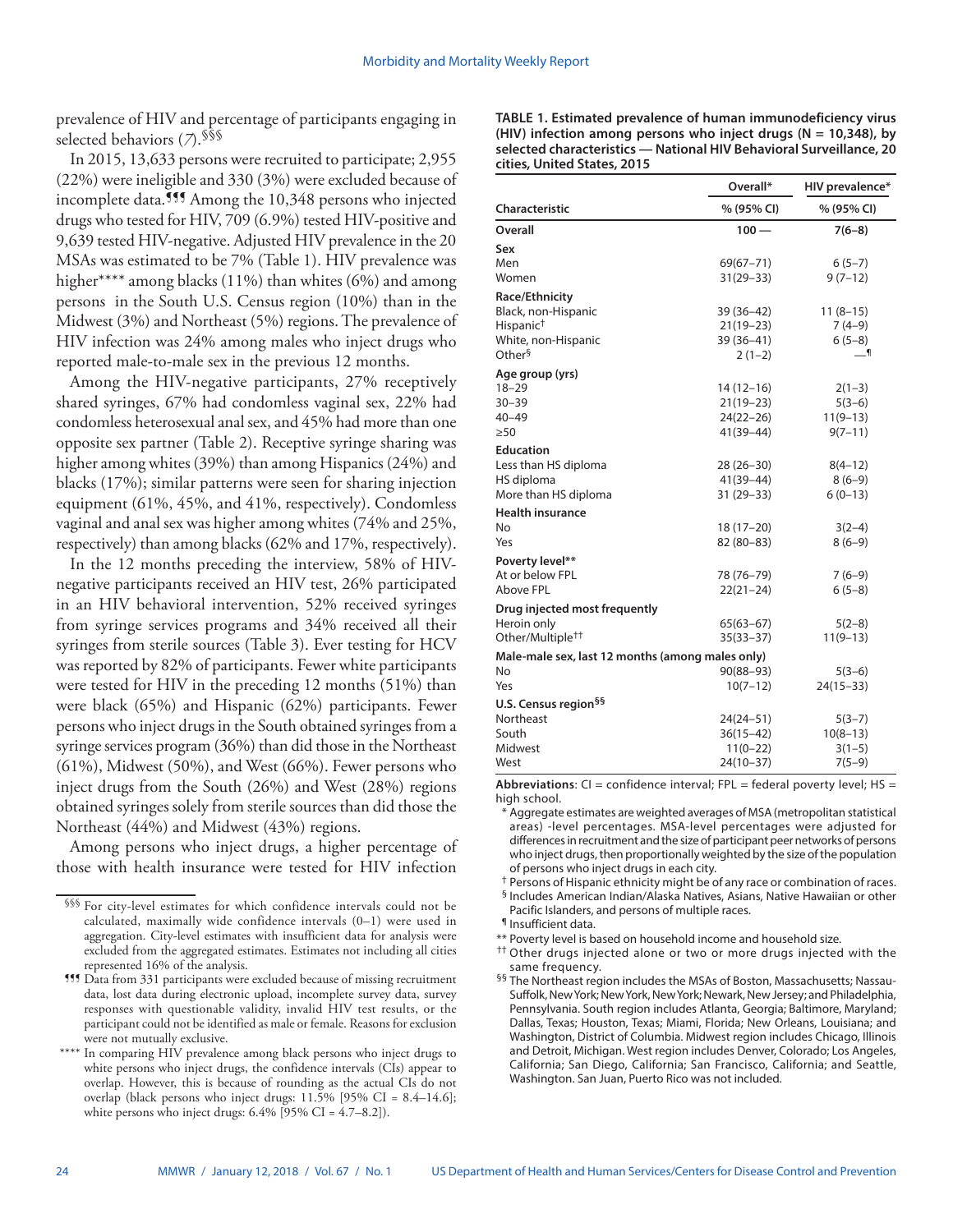| <b>Characteristics</b>        | Receptive<br>syringe<br>sharing, <sup>†</sup><br>% (95% CI) | Receptive<br>injection<br>equipment<br>sharing, <sup>†</sup><br>% (95% CI) | <b>Had vaginal</b><br>sex,<br>% (95% CI) | Had condomless Had heterosexual<br>vaginal sex,<br>% (95% CI) | anal sex,<br>% (95% CI) | <b>Had condomless</b><br>heterosexual<br>anal sex,<br>% (95% CI) | <b>Had condomless</b><br>heterosexual sex<br>or receptive<br>syringe sharing,<br>% (95% CI) | <b>Had more</b><br>than one<br>opposite sex<br>partner,<br>% (95% CI) |
|-------------------------------|-------------------------------------------------------------|----------------------------------------------------------------------------|------------------------------------------|---------------------------------------------------------------|-------------------------|------------------------------------------------------------------|---------------------------------------------------------------------------------------------|-----------------------------------------------------------------------|
| Overall                       | $27(25-29)$                                                 | 49 (46-51)                                                                 | 78 (76-80)                               | $67(65 - 70)$                                                 | $28(26-30)$             | $22(20-24)$                                                      | 72 (70-75)                                                                                  | $45(42 - 47)$                                                         |
| Sex                           |                                                             |                                                                            |                                          |                                                               |                         |                                                                  |                                                                                             |                                                                       |
| Men                           | $27(25-29)$                                                 | 48 (46-51)                                                                 | 77 (74-79)                               | $65(63-68)$                                                   | $27(25-29)$             | $20(19-22)$                                                      | $73(71 - 75)$                                                                               | 44 (42-47)                                                            |
| Women                         | $28(24-31)$                                                 | 49 (45-54)                                                                 | $82(78 - 86)$                            | 73 (68-77)                                                    | $29(24-34)$             | $24(20-29)$                                                      | $77(72 - 81)$                                                                               | 44 (39-48)                                                            |
| Race/Ethnicity§               |                                                             |                                                                            |                                          |                                                               |                         |                                                                  |                                                                                             |                                                                       |
| Black, non-Hispanic           | $17(14-19)$                                                 | $41(37-45)$                                                                | 75 (72-79)                               | $62(58-66)$                                                   | $22(19-24)$             | $17(14-19)$                                                      | 68 (65-71)                                                                                  | $41(38-45)$                                                           |
| Hispanic <sup>¶</sup>         | $24(20-27)$                                                 | $45(41-49)$                                                                | 79 (74-84)                               | 68 (62-73)                                                    | $33(28-38)$             | $26(22-31)$                                                      | 74 (69-79)                                                                                  | 43 (38-47)                                                            |
| White, non-Hispanic           | $39(35-42)$                                                 | $61(57-64)$                                                                | 82 (79-85)                               | $74(71 - 77)$                                                 | $31(27-34)$             | $25(22-28)$                                                      | $81(78-84)$                                                                                 | 48 (44-52)                                                            |
| Age group (yrs)               |                                                             |                                                                            |                                          |                                                               |                         |                                                                  |                                                                                             |                                                                       |
| $18 - 29$                     | $41(36-46)$                                                 | $63(56-69)$                                                                | 89 (85-93)                               | $80(75 - 85)$                                                 | $43(36-49)$             | $33(28-39)$                                                      | 85 (80-91)                                                                                  | $62(56-68)$                                                           |
| $30 - 39$                     | $38(33-42)$                                                 | $58(53-62)$                                                                | $90(87-92)$                              | $82(78-85)$                                                   | $37(31-42)$             | $30(25-35)$                                                      | 86 (83-89)                                                                                  | 53 (48-58)                                                            |
| 40–49                         | $25(22-28)$                                                 | $47(42 - 52)$                                                              | $77(72 - 81)$                            | $69(65 - 73)$                                                 | $27(23-30)$             | $20(18-23)$                                                      | 76 (72-80)                                                                                  | $41(37-46)$                                                           |
| $\geq 50$                     | $17(14-19)$                                                 | $41(38-45)$                                                                | 68 (65-72)                               | $56(53-60)$                                                   | $18(15-20)$             | $12(10-14)$                                                      | $61(57-64)$                                                                                 | $34(31-38)$                                                           |
| <b>Education</b>              |                                                             |                                                                            |                                          |                                                               |                         |                                                                  |                                                                                             |                                                                       |
| Less than HS diploma          | $26(23-29)$                                                 | $47(43 - 51)$                                                              | 78 (75-82)                               | $66(62 - 70)$                                                 | $29(25-32)$             | $22(19-25)$                                                      | 76 (73-79)                                                                                  | $47(43-52)$                                                           |
| HS diploma                    | $28(25-30)$                                                 | $50(46-54)$                                                                | $80(77 - 83)$                            | $70(67 - 74)$                                                 | $29(26-33)$             | $23(20-26)$                                                      | 75 (72-78)                                                                                  | $44(41-47)$                                                           |
| More than HS                  | $27(24-31)$                                                 | $50(45-55)$                                                                | 76 (72-80)                               | 70 (66-74)                                                    | $27(23-31)$             | $22(18-25)$                                                      | 75 (71-79)                                                                                  | 44 (40-49)                                                            |
| diploma                       |                                                             |                                                                            |                                          |                                                               |                         |                                                                  |                                                                                             |                                                                       |
| <b>Health insurance</b>       |                                                             |                                                                            |                                          |                                                               |                         |                                                                  |                                                                                             |                                                                       |
| No                            | $36(32-40)$                                                 | $55(51-59)$                                                                | $80(77-84)$                              | $71(67-75)$                                                   | $29(26-33)$             | $24(20-27)$                                                      | 79 (75-82)                                                                                  | $52(48-56)$                                                           |
| Yes                           | $26(24-28)$                                                 | 48 (45-51)                                                                 | 78 (75-80)                               | $67(64-69)$                                                   | $27(25-30)$             | $21(19-23)$                                                      | $71(68-74)$                                                                                 | $41(38-43)$                                                           |
| Poverty level**               |                                                             |                                                                            |                                          |                                                               |                         |                                                                  |                                                                                             |                                                                       |
| At or below FPL               | $27(25-29)$                                                 | $48(45 - 51)$                                                              | 78 (75-80)                               | 66 (64-69)                                                    | $27(25-30)$             | $21(19-23)$                                                      | 71 (69-74)                                                                                  | $43(41-46)$                                                           |
| <b>Above FPL</b>              | $26(23-29)$                                                 | $51(46-55)$                                                                | $80(76 - 84)$                            | 73 (68-77)                                                    | $31(27-35)$             | $26(22-29)$                                                      | $77(72 - 81)$                                                                               | $47(43 - 52)$                                                         |
| Drug injected most frequently |                                                             |                                                                            |                                          |                                                               |                         |                                                                  |                                                                                             |                                                                       |
| Heroin only                   | $27(25-29)$                                                 | $49(46 - 52)$                                                              | 77 (75-80)                               | $66(63-68)$                                                   | $25(23-28)$             | $20(18-22)$                                                      | $71(68 - 73)$                                                                               | 39 (37-42)                                                            |
| Other/Multiple <sup>††</sup>  | $27(23-30)$                                                 | $46(41-50)$                                                                | $80(77 - 84)$                            | $71(67-75)$                                                   | $34(30-37)$             | $26(23-29)$                                                      | 76 (72-79)                                                                                  | 52 (49-56)                                                            |
| Region <sup>§§</sup>          |                                                             |                                                                            |                                          |                                                               |                         |                                                                  |                                                                                             |                                                                       |
| Northeast                     | $25(21-28)$                                                 | 43 (38-48)                                                                 | $82(78-87)$                              | 69 (64-74)                                                    | $31(27-36)$             | $23(19-27)$                                                      | $72(67 - 77)$                                                                               | 53 (47-59)                                                            |
| South                         | $26(23-30)$                                                 | $50(46-54)$                                                                | 78 (75-81)                               | 68 (64-71)                                                    | $25(22-28)$             | $19(17-22)$                                                      | 73 (70-76)                                                                                  | $42(38-45)$                                                           |
| Midwest                       | $24(20-28)$                                                 | 44 (39-49)                                                                 | $71(66 - 77)$                            | $60(55-65)$                                                   | $16(13-20)$             | $12(10-15)$                                                      | 68 (62-73)                                                                                  | 34 (30-39)                                                            |
| West                          | $32(29 - 36)$                                               | $57(53-61)$                                                                | $75(71 - 78)$                            | $67(64 - 71)$                                                 | $28(25-32)$             | $25(22-28)$                                                      | 74 (70-77)                                                                                  | 43 (40-47)                                                            |

**TABLE 2. Estimated percentage\* of HIV-negative participants who inject drugs (n = 9,639) who engaged in behaviors† associated with HIV infection in the previous 12 months, by selected characteristics — National HIV Behavioral Surveillance, 20 cities, United States, 2015**

**Abbreviations**: CI = confidence interval; FPL = federal poverty level; HS = high school.

Aggregate estimates are weighted averages of MSA (metropolitan statistical areas)-level percentages. MSA-level percentages were adjusted for differences in recruitment and, the size of participant persons who inject drugs peer networks, then proportionally weighted by the size of the persons who inject drugs population in each city.

<sup>†</sup> Receptive syringe sharing was defined as "using needles that someone else had already injected with," and receptive injection equipment sharing was defined as using equipment such as cookers, cottons, or water used to rinse needles or prepare drugs "that someone else had already used." Condomless vaginal or anal sex was defined as "sex without a condom."

§ Aggregate estimates for "Other" race/ethnicity excluded due to insufficient data. "Other" includes American Indian/Alaska Natives, Asians, Native Hawaiian or other Pacific Islanders, and persons of multiple races.

¶ Persons of Hispanic ethnicity might be of any race or combination of races.

\*\* Poverty level is based on household income and household size.

<sup>††</sup> Other drugs injected alone or two or more drugs injected with the same frequency.

 $^{§§}$  The Northeast region includes the MSAs of Boston, Massachusetts; Nassau-Suffolk, New York; New York, New York; Newark, New Jersey; and Philadelphia, Pennsylvania. South region includes Atlanta, Georgia; Baltimore, Maryland; Dallas, Texas; Houston, Texas; Miami, Florida; New Orleans, Louisiana; and Washington, District of Columbia. Midwest region includes Chicago, Illinois and Detroit, Michigan. West region includes Denver, Colorado; Los Angeles, California; San Diego, California; San Francisco, California; and Seattle, Washington. San Juan, Puerto Rico was not included.

in the previous 12 months (61%) than were those without health insurance (47%) (Table 3). Similarly, more persons who inject drugs with health insurance reported participating in HIV behavioral interventions (28%) or ever testing for HCV infection (85%) than did those without health insurance (15% and 70%, respectively).

## **Discussion**

This report provides updated prevalence of HIV infection and behaviors since the last NHBS survey among persons who inject drugs in 2012 (*3*). In 2015, persons who inject drugs continued to report high levels of injection and sex risk behaviors placing them at increased risk for HIV acquisition,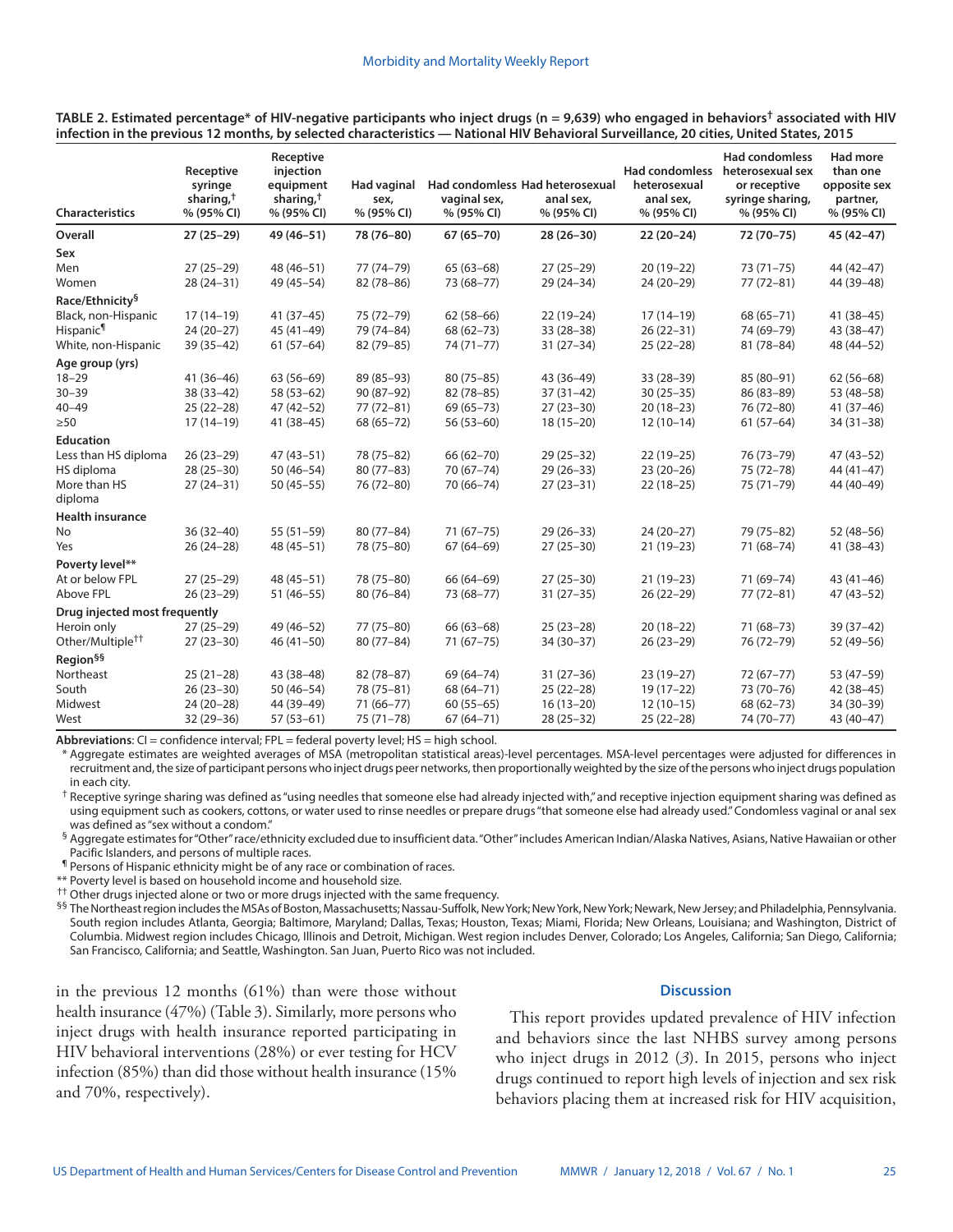| <b>Characteristics</b>        | <b>Tested for HIV</b><br>infection in the<br>previous 12 months,<br>% (95% CI) | Participated in HIV behavioral<br>interventions in the<br>previous 12 months, <sup>†</sup><br>% (95% CI) | Ever tested for<br>hepatitis C,<br>% (95% CI) | <b>Received syringes from</b><br>SSP in the<br>previous 12 months, <sup>§</sup><br>% (95% CI) | <b>Received syringes from</b><br>sterile sources only in the<br>previous 12 months, <sup>§</sup><br>% (95% CI) |  |
|-------------------------------|--------------------------------------------------------------------------------|----------------------------------------------------------------------------------------------------------|-----------------------------------------------|-----------------------------------------------------------------------------------------------|----------------------------------------------------------------------------------------------------------------|--|
| Overall                       | 58 (56-60)                                                                     |                                                                                                          | $82(80 - 84)$                                 | 52 (49-55)                                                                                    | 34 (32-37)                                                                                                     |  |
| Sex                           |                                                                                |                                                                                                          |                                               |                                                                                               |                                                                                                                |  |
| Men                           | 58 (55-60)                                                                     | $25(22-27)$                                                                                              | 82 (80-84)                                    | 49 (45-52)                                                                                    | $33(30-35)$                                                                                                    |  |
| Women                         | $62(58-66)$                                                                    | $28(24-32)$                                                                                              | $83(81-86)$                                   | $57(51-62)$                                                                                   | $38(33 - 43)$                                                                                                  |  |
| Race/Ethnicity <sup>1</sup>   |                                                                                |                                                                                                          |                                               |                                                                                               |                                                                                                                |  |
| Black, non-Hispanic           | $65(62-69)$                                                                    | $29(25-33)$                                                                                              | 82 (79-85)                                    | $51(47-56)$                                                                                   | $36(33-40)$                                                                                                    |  |
| Hispanic**                    | $62(58-67)$                                                                    | $27(22-32)$                                                                                              | 78 (73-83)                                    | 53 (48-58)                                                                                    | $38(33-43)$                                                                                                    |  |
| White, non-Hispanic           | $51(47-55)$                                                                    | $23(20-26)$                                                                                              | 84 (82-87)                                    | 54 (49-58)                                                                                    | $28(25-31)$                                                                                                    |  |
| Age group (yrs)               |                                                                                |                                                                                                          |                                               |                                                                                               |                                                                                                                |  |
| $18 - 29$                     | 58 (53-64)                                                                     | $23(18-28)$                                                                                              | 74 (69-78)                                    | 46 (39-54)                                                                                    | $26(21-31)$                                                                                                    |  |
| $30 - 39$                     | $58(52-63)$                                                                    | $20(16-24)$                                                                                              | $84(81-87)$                                   | 54 (48-61)                                                                                    | $30(25-35)$                                                                                                    |  |
| $40 - 49$                     | $61(57-64)$                                                                    | $31(26-35)$                                                                                              | $82(78-86)$                                   | $56(52-61)$                                                                                   | $35(31-39)$                                                                                                    |  |
| $\geq 50$                     | $61(57-64)$                                                                    | $27(23-31)$                                                                                              | 86 (83-88)                                    | 54 (50-57)                                                                                    | $38(35-42)$                                                                                                    |  |
| <b>Education</b>              |                                                                                |                                                                                                          |                                               |                                                                                               |                                                                                                                |  |
| Less than HS diploma          | 58 (54-62)                                                                     | $24(20-28)$                                                                                              | 81 (79-84)                                    | 53 (48-57)                                                                                    | 34 (30-38)                                                                                                     |  |
| HS diploma                    | $61(59-64)$                                                                    | $24(21-28)$                                                                                              | 82 (79-85)                                    | $52(48-56)$                                                                                   | $35(32-39)$                                                                                                    |  |
| More than HS diploma          | $55(51-60)$                                                                    | $29(25-34)$                                                                                              | $84(81-87)$                                   | $50(45-55)$                                                                                   | $31(26-36)$                                                                                                    |  |
| <b>Health insurance</b>       |                                                                                |                                                                                                          |                                               |                                                                                               |                                                                                                                |  |
| No                            | $47(43 - 51)$                                                                  | $15(12-18)$                                                                                              | 70 (66-74)                                    | $36(32-40)$                                                                                   | $23(20-27)$                                                                                                    |  |
| Yes                           | $61(58-63)$                                                                    | $28(25-31)$                                                                                              | $85(83 - 87)$                                 | 55 (52-59)                                                                                    | $37(34-40)$                                                                                                    |  |
| Poverty level <sup>††</sup>   |                                                                                |                                                                                                          |                                               |                                                                                               |                                                                                                                |  |
| At or below FPL               | 59 (57-62)                                                                     | $26(23-29)$                                                                                              | $83(81-85)$                                   | 52 (49-56)                                                                                    | $35(32-37)$                                                                                                    |  |
| Above FPL                     | $55(51-59)$                                                                    | $25(21-29)$                                                                                              | $81(78-85)$                                   | $50(44 - 56)$                                                                                 | $33(28-38)$                                                                                                    |  |
| Drug injected most frequently |                                                                                |                                                                                                          |                                               |                                                                                               |                                                                                                                |  |
| Heroin only                   | $58(55-61)$                                                                    | $26(23-28)$                                                                                              | $83(81-85)$                                   | 54 (50-57)                                                                                    | $36(33-39)$                                                                                                    |  |
| Other/Multiple <sup>§§</sup>  | 59 (56-62)                                                                     | $26(22-29)$                                                                                              | $80(77-83)$                                   | 45 (42-49)                                                                                    | $29(25-33)$                                                                                                    |  |
| Region <sup>11</sup>          |                                                                                |                                                                                                          |                                               |                                                                                               |                                                                                                                |  |
| Northeast                     | $63(58-68)$                                                                    | $33(28-38)$                                                                                              | 87 (84-91)                                    | $61(54-67)$                                                                                   | 44 (39-50)                                                                                                     |  |
| South                         | $62(59-66)$                                                                    | $23(19-26)$                                                                                              | 79 (76-82)                                    | $36(32-39)$                                                                                   | $26(23-30)$                                                                                                    |  |
| Midwest                       | 47 (42-52)                                                                     | $19(15-22)$                                                                                              | 78 (74-82)                                    | $50(44 - 55)$                                                                                 | 43 (37-48)                                                                                                     |  |
| West                          | 49 (46-53)                                                                     | $20(17-23)$                                                                                              | $80(76 - 83)$                                 | 66 (62-70)                                                                                    | $28(24-31)$                                                                                                    |  |

**TABLE 3. Estimated percentage\* of HIV-negative participants who inject drugs (n = 9,639) who received testing and HIV prevention services, by selected characteristics — National HIV Behavioral Surveillance, 20 cities, United States, 2015**

**Abbreviations**: CI = confidence interval; FPL = federal poverty level; HS = high school; SSP = syringe services program.

Aggregate estimates are weighted averages of MSA (metropolitan statistical areas)-level percentages. MSA-level percentages were adjusted for differences in recruitment and the size of participant persons who inject drugs, peer networks then proportionally weighted by the size of the persons who inject drugs population in each city.

† Participating in an individual or group HIV behavioral intervention (e.g., a one-on-one conversation with a counselor or an organized discussion regarding HIV prevention) did not include counseling received as part of an HIV test or conversations with friends.

§ Receiving a syringe from a syringe services program (SSP) was defined as reporting receiving a sterile syringe or needles at least once from an SSP or syringe/needle exchange program. Receiving syringes from sterile sources only included reporting receiving syringes from at least one of the following: SSP, pharmacy, or healthcare provider and not any other sources during the previous 12 months.

¶ Aggregate estimates for "Other" race/ethnicity excluded due to insufficient data. "Other" includes American Indian/Alaska Natives, Asians, Native Hawaiian or other Pacific Islanders, and persons of multiple races.

\*\* Persons of Hispanic ethnicity might be of any race or combination of races.

<sup>††</sup> Poverty level is based on household income and household size.

<sup>§§</sup> Other drugs injected alone or two or more drugs injected with the same frequency.

¶¶ The Northeast region includes the MSAs of Boston, Massachusetts; Nassau-Suffolk, New York; New York, New York; Newark, New Jersey; and Philadelphia, Pennsylvania. South region includes Atlanta, Georgia; Baltimore, Maryland; Dallas, Texas; Houston, Texas; Miami, Florida; New Orleans, Louisiana; and Washington, District of Columbia. Midwest region includes Chicago, Illinois and Detroit, Michigan. West region includes Denver, Colorado; Los Angeles, California; San Diego, California; San Francisco, California; and Seattle, Washington. San Juan, Puerto Rico was not included.

highlighting the need for effective and comprehensive prevention services, including access to sterile injection equipment.

The prevalence of HIV infection was  $7\%$  (CI =  $6\% - 8\%$ ) in 2015, lower than in 2012 (11%; 95% CI = 9%–12%). The change might partially be explained by the differences in the sample composition from 2012 to 2015: the percentage of white persons who inject drugs increased from 30% in 2012 to 39% in 2015, and white persons who inject drugs in 2012 and 2015 had the lowest HIV prevalence (5% and 6%, respectively).

Consistent with previous reports (*3*), this analysis found a higher prevalence of HIV infection among blacks who inject drugs than among whites who inject drugs, despite fewer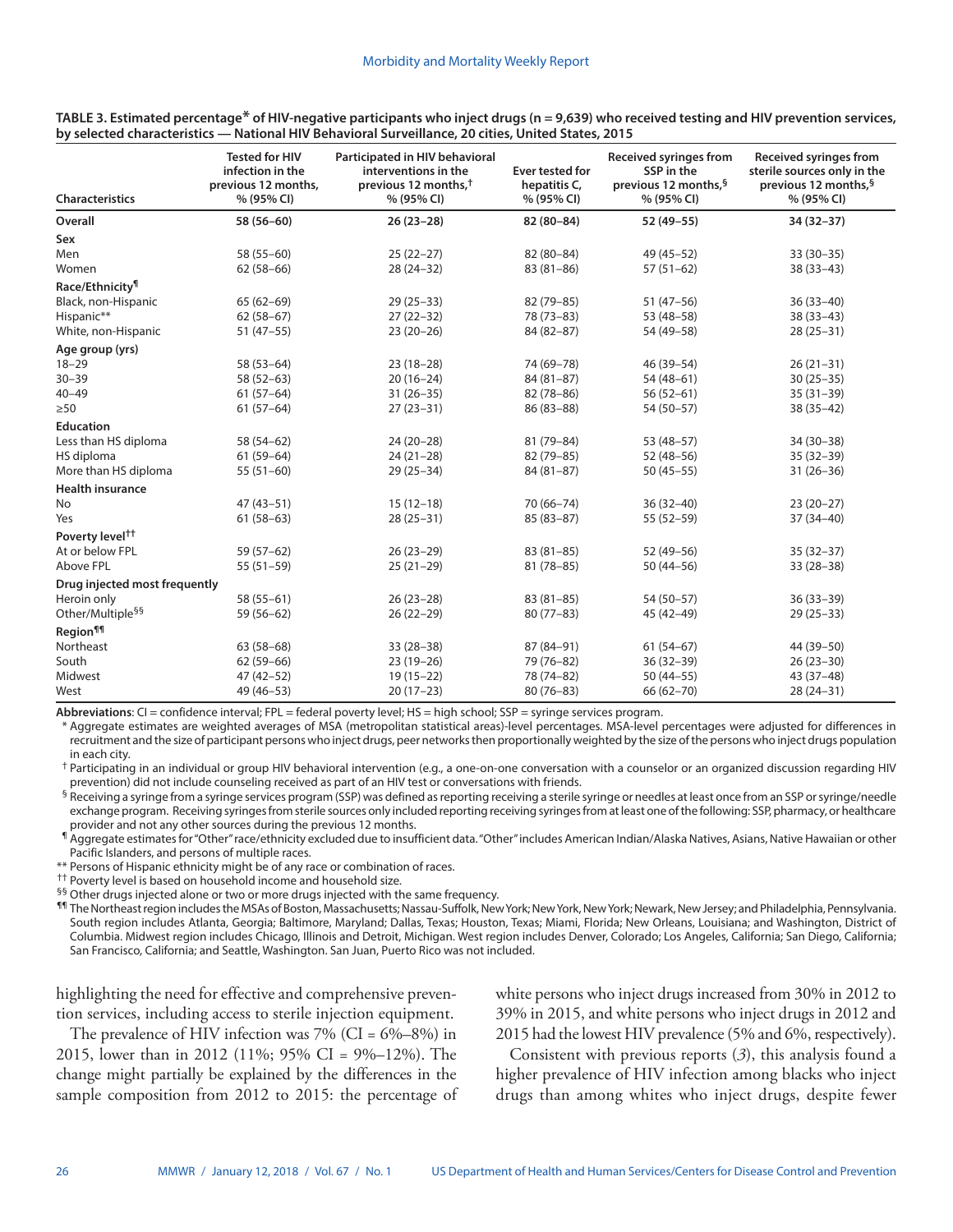## **Summary**

### What is already known about this topic?

Persons who inject drugs are at increased risk for acquiring human immunodeficiency virus (HIV) infection. In 2012, National HIV Behavioral Surveillance found an overall 11% prevalence of HIV infection of among persons who inject drugs living in 20 large cities. Among HIV-negative persons who inject drugs, 27% shared syringes and 67% had vaginal sex without a condom in the previous 12 months.

## What is added by this report?

In 2015, National HIV Behavioral Surveillance found a 7% prevalence of HIV infection among persons who inject drugs which was lower than in 2012 (11%). Among HIV-negative respondents, 27% reported sharing syringes and 67% reported having vaginal sex without a condom in the previous 12 months; only 52% received syringes from a syringe services program and 34% received all syringes from sterile sources. HIV infection prevalence was higher among blacks (11%) than whites (6%) but more white persons who inject drugs shared syringes (white: 39%; black: 17%) and injection equipment (white: 61%; black: 41%) in the previous 12 months**.**

## What are the implications for public health practice?

Persons who inject drugs are at risk for acquiring HIV infection because of their drug use practices and sexual behaviors. Approximately half of injection drug users did not receive syringes from a syringe services program in the previous 12 months. Provision of sterile syringes and other communitybased strategies can decrease risk for HIV transmission. Persons who inject drugs need access to sterile injection and drug preparation equipment; HIV and viral hepatitis testing; health services that provide treatment for HIV infection, viral hepatitis, substance use disorder and mental health disorders; preexposure prophylaxis; and education on drug- and sex-related risks and risk reduction

reported risk behaviors among blacks. In 2015, when compared with white persons who inject drugs, fewer black persons who inject drugs shared syringes or injection equipment, fewer had condomless vaginal or anal sex, more tested for HIV infection, and more received syringes only from sterile sources in the previous 12 months. Taken together with data from previous reports suggesting that persons who first injected drugs during the 5 years before their interview and young persons who inject drugs are more likely to be white (*2*), these findings suggest HIV prevalence among white persons who inject drugs could be lower because they have had less time to acquire HIV infection through injection drug use.

Overall, higher percentages of 2015 participants tested for HIV infection in the previous 12 months (51% in 2012, 58% in 2015) and ever tested for HCV (78% in 2012, 82% in 2015) (*3*). Increases in HIV and HCV testing could be the result of increased access to health insurance among persons

who inject drugs (69% in 2012, 82% in 2015) (*3*). In 2015, higher percentages of persons who inject drugs and who have health insurance tested for HIV infection, participated in HIV behavioral interventions, and ever tested for HCV than did those without health insurance. Although these results highlight gains in HIV and HCV testing measures, nearly half of persons who inject drugs did not test for HIV in the previous 12 months as recommended by CDC (*8*). Continued activities that expand HIV testing in settings that provide services to persons who inject drugs, such as in syringe services programs, substance use disorder treatment programs and emergency departments, are needed.

The findings in this report are subject to at least four limitations. First, because a method of obtaining standard probability samples of persons who inject drugs does not exist, the representativeness of the NHBS sample cannot be determined. Although adjusted for RDS (*5*), biases related to participants' recruitment behavior or their willingness and ability to participate in the interview might have affected the sample. Second, the numbers of participants in some cities were insufficient to include these cities in the aggregate estimates. The number of cities excluded from aggregate estimates varied based on the analysis variable. Third, persons who inject drugs were interviewed in 20 cities with high prevalences of HIV infection; findings from these cities might not be generalizable to all persons who inject drugs including those who reside in rural or nonmetropolitan areas. Finally, behavioral data are self-reported and subject to social desirability bias.

This analysis highlights the ongoing need for risk reduction and HIV prevention services among persons who inject drugs. Only half of persons who inject drugs used syringe services programs and only a third obtained their syringes exclusively from sterile sources. Access to sterile injection and drug preparation equipment is critical for the prevention of HIV infections among persons who inject drugs. Although access to syringes through syringe services programs has increased in the United States (*9*), the available supply is likely insufficient to meet the demand, and multiple areas continue to lack access to these services. The recent opioid use epidemic increases the potential for HIV outbreaks among persons who inject drugs, particularly in areas with limited prevention services for persons who inject drugs (*4*). Thus, failure to respond appropriately to this prevention gap could reverse earlier successes in reducing HIV infection among persons who inject drugs (*2*). Comprehensive syringe services programs reduce transmission of HIV and other infections (*10*) by providing access to safe syringe disposal; risk reduction education; HIV and viral hepatitis testing; referrals to health services including treatment for HIV, HCV, or substance use disorder (including medication-assisted therapy) and mental health disorders; and